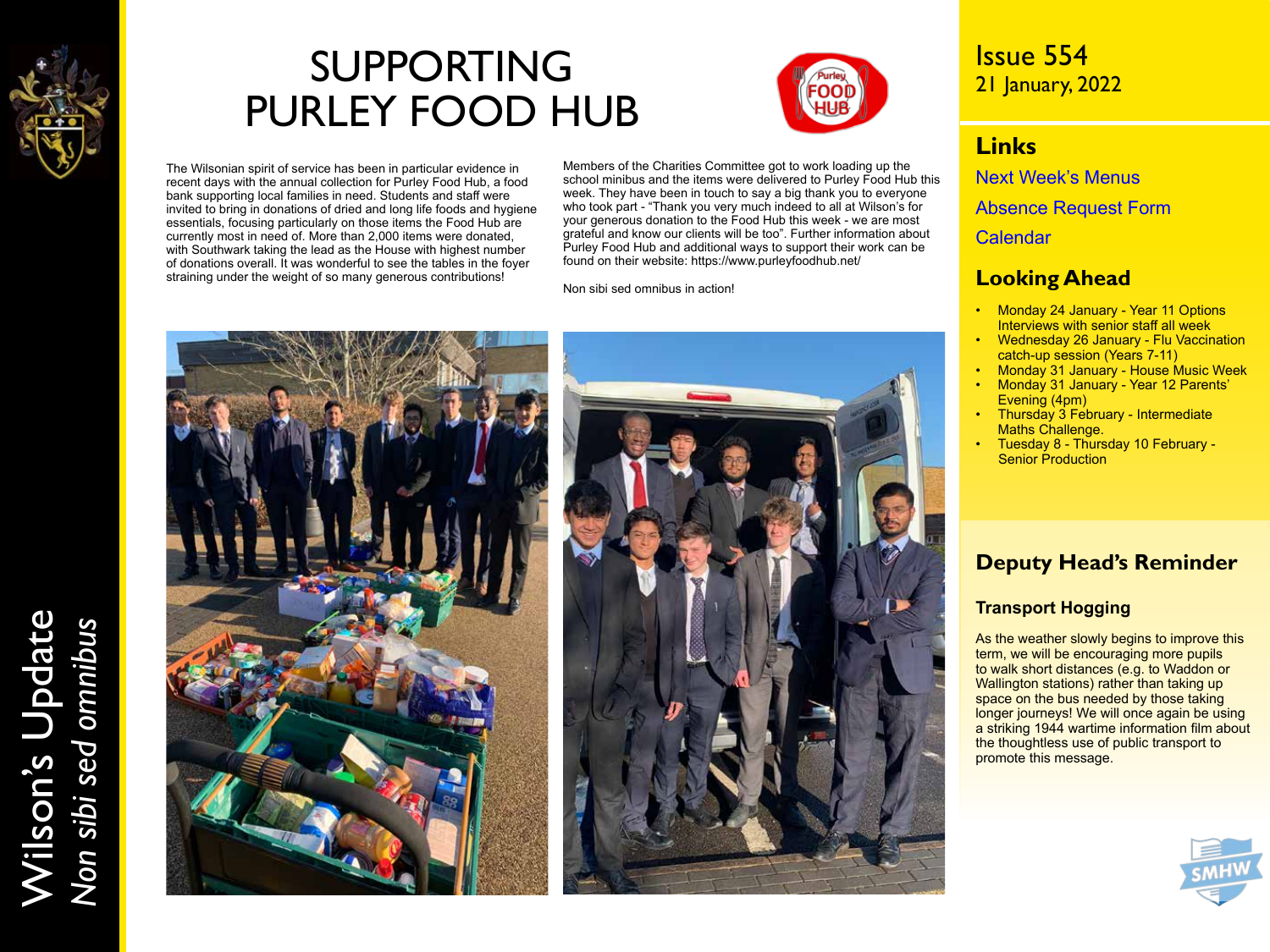

# Y7 MUSICIANS MAKE AN IMPRESSION

Twenty-eight of our most accomplished musicians in Year 7 gave excellent performances during the Soloists' Evening in the John Jenkins' Hall on Thursday night. A very wide range of performances, from Mozart on the piano to Bernstein on the French horn and Britten on the violin to Deep Purple on the electric guitar, kept a cheerful and enthusiastic audience entertained throughout! Particular highlights included the two saxophone performances from Arlo and Philip, Shun's captivating Carulli on the acoustic guitar, and the very sensitive playing by so many performers on our newly-restored Bluthner Haessler piano.

The event allowed the students involved to showcase their talents on their principal instruments, but we look forward to seeing them all back on stage – along with every pupil in Year 7 – in the Showcases at the end of March. We would also encourage them all to sign up for House Music!



*Pictured above: Year 7 Saxophone and Horn*







*Pictured above: Food Hub Collection*





*Pictured above: Year 7 Soloists*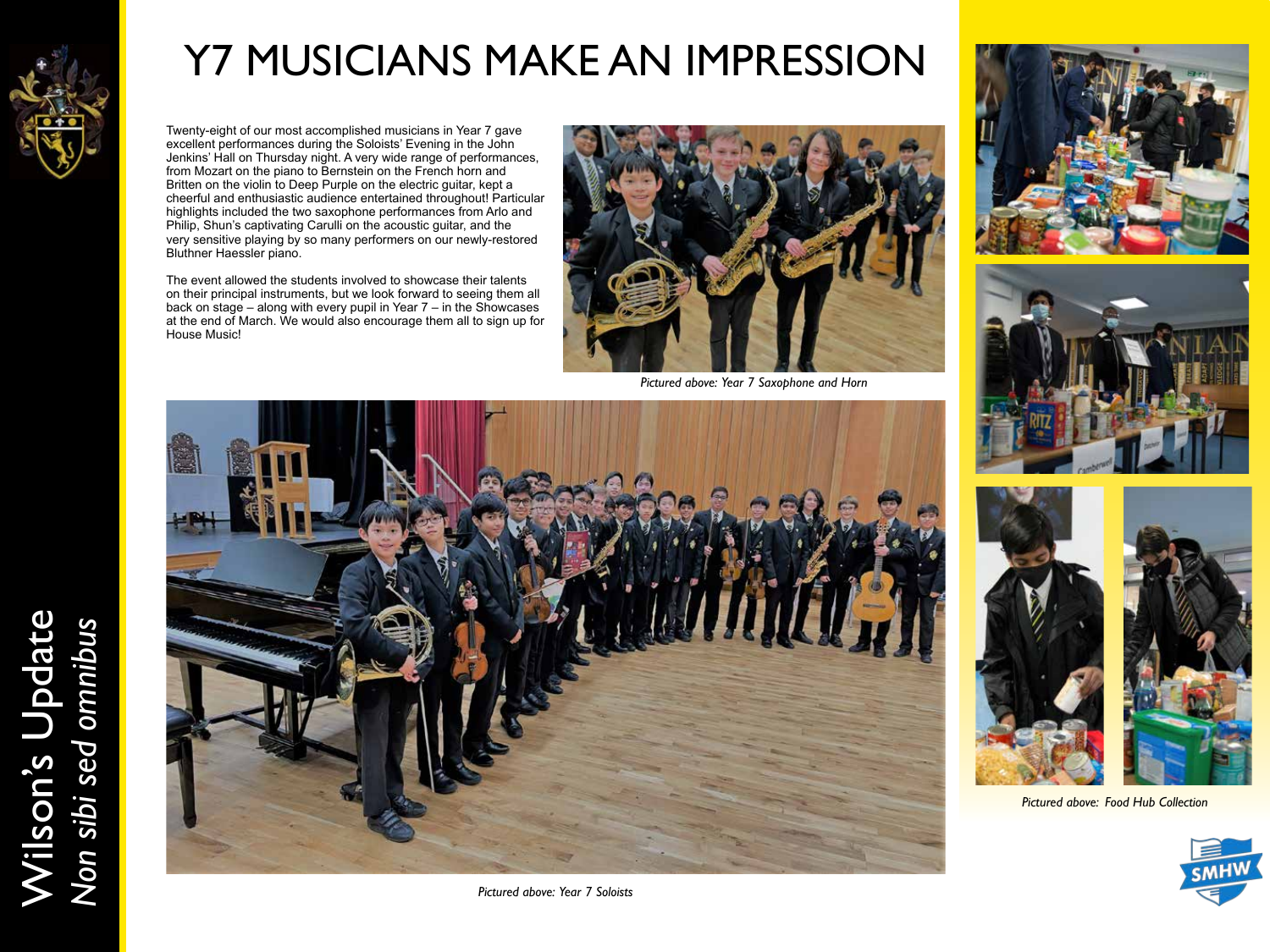

# "About Us" **POETRY COMPETITION**

# BRITISH PHYSICS OLYMPIAD

Last term, students from Y7-11 entered the "About Us" Poetry Competition, which encouraged young poets to consider the links which bind the universe together. Pupils really enjoyed thinking about the connection between poetry and science. Whilst we await the results of the competition, you may enjoy reading this inventive poem by Vedanth (7B) pictured right, which uses the image of a caterpillar to explore the process of transformation. Vedanth was inspired by the new poem "Roll Up! Roll Up!" by the Chicago poet Cheryl Moskowitz.



#### METAMORPHOSIS

The egg has hatched, it commences life, The caterpillar, austere, plain.

A basic entity, no identity.

Ravenous, it feasts feverishly on leaves, Still unable to assuage its hunger, It digests itself, and hangs on a leaf, Subconsciously weaving a cocoon, a chrysalis.

Metamorphosis does its magic, Now the caterpillar is alluring, not tragic; a butterfly.

Just like a butterfly, we too go through metamorphosis, From child to adult; mentally and physically, Mischievous to mature or innocent to cunning.

When time comes we too metamorphose, like a seed grows to create a rose.

Whether you change for the better or change for the worse, Remember your roots, your childhood, your journey and hardwork, Perpetuate your culture,

And like the butterfly who was once a caterpillar, glow from in and from out.

Like Heraclitus's prospection, change is the only constant in life, a universal connection.

Fourteen Wilson's students took part in Round 1 of the British Physics Olympiad. This competition was sat by 2300 of the brightest Physicists in the country. All 14 Wilsonians achieved at least a Bronze 1 (details below), putting them in the top 50% of the very strong selection of students to sit the paper.

Eight of our students were in the 170 nationwide to achieve a Top Gold, meaning they qualify for Round 2 of the competition, which will select a small squad to represent Britain in the International Physics Olympiad. No more than one student in a year group has achieved this really impressive feat previously.

Student Results

| Name      | Award           |
|-----------|-----------------|
| Marc      | <b>Top Gold</b> |
| Siobann   | <b>Top Gold</b> |
| Dulain    | <b>Top Gold</b> |
| Tathushan | <b>Top Gold</b> |
| Adi       | <b>Top Gold</b> |
| Joseph    | <b>Top Gold</b> |
| Makar     | <b>Top Gold</b> |
| Boyu      | <b>Top Gold</b> |
| Drew      | Gold            |
| Aaron     | Gold            |
| Sanuka    | Silver          |
| Anton     | Silver          |
| Kiyan     | Silver          |
| Ansh      | Bronze I        |
|           |                 |

The next stage is an extremely challenging 3 hour exam which they will be sitting in the next few weeks. Our congratulations to them on their achievements so far and best wishes for the examination to come.



# CHESS RESULTS

#### **Briant Poulter (Surrey Schools) Chess league**

Wilson's B beat Sutton Grammar School A  $3\frac{1}{2}$  -  $2\frac{1}{2}$ Wins for Rahul (10G), Anuj (8D) and Pratyush (10S)

Wilson's C beat Sutton Grammar School C  $12 - 0$ 2 Wins for Adam (U6), Vedant (9G), Josh (8S), David (U6), Ian  $(L6)$  and Aryaman  $(L6)$ 

#### **Ivan Gromov Online Schools Chess League**

Wilson's B beat Wilson's A  $4\frac{1}{2}$  -  $1\frac{1}{2}$ Wins for Ronik (8H), Ben (11H), Shourya (8D), Eeshaan (L6) and Ugas (L6)



*Pictured above: Rahul and Pratyush* 



*Pictured above: Anuj*



Wilson's Update Wilson's Update<br>Non sibi sed omnibus *Non sibi sed omnibus*